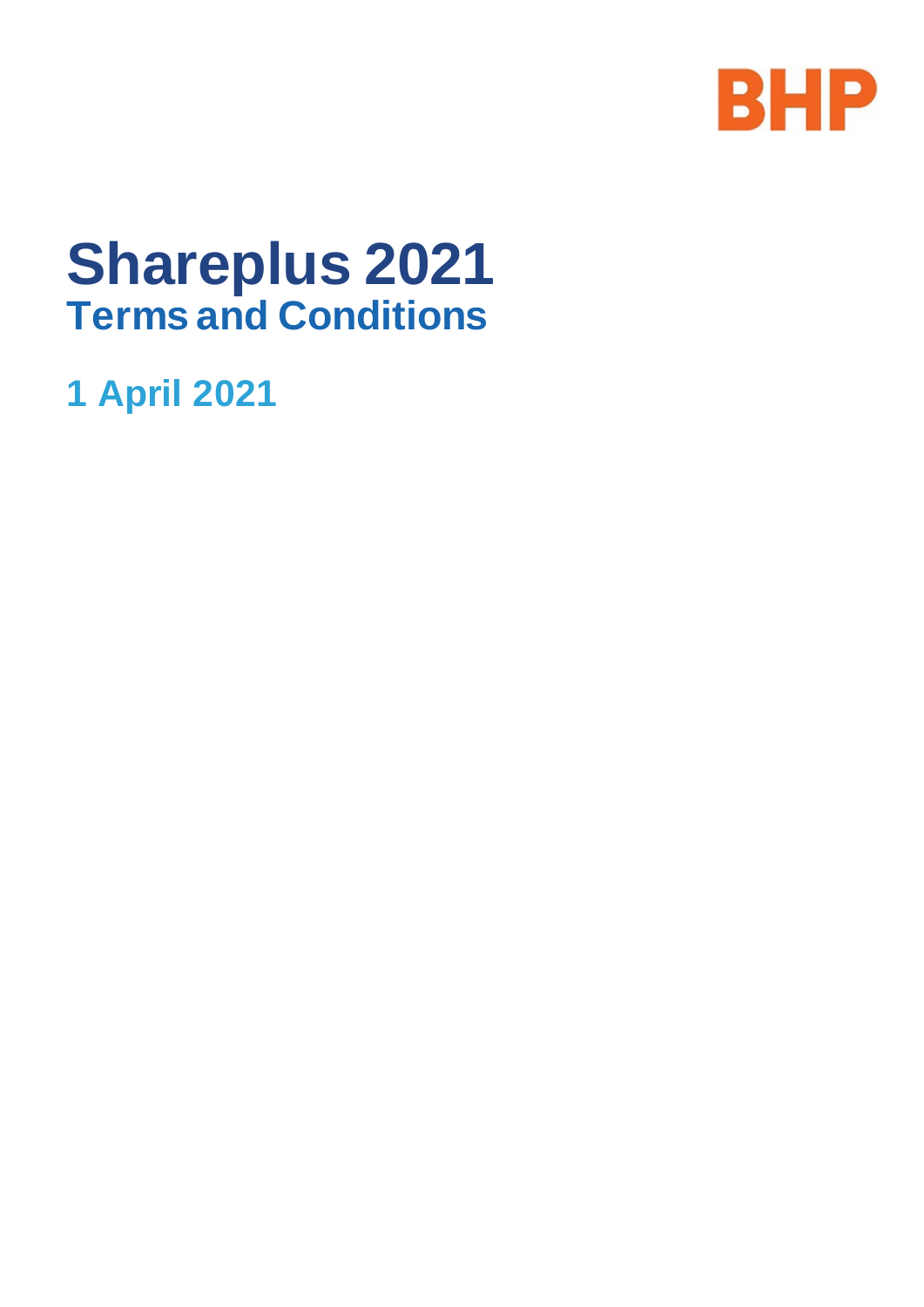# **Contents**

|                | <b>Introduction</b>                                  |                 |
|----------------|------------------------------------------------------|-----------------|
| $\mathbf{1}$ . | <b>General</b>                                       | 1               |
| 2.             | <b>Eligibility</b>                                   | 1               |
| 3.             | <b>Plan and Stock Exchange</b>                       | $\overline{2}$  |
| 4.             | <b>Plan Year</b>                                     | $\overline{2}$  |
| 5.             | <b>Enrolment</b>                                     | $\overline{2}$  |
| 6.             | <b>Invitations</b>                                   | 3               |
| 7.             | <b>Contributions</b>                                 | 3               |
| 8.             | <b>Purchase Dates</b>                                | $\mathbf{3}$    |
| 9.             | <b>Acquired Shares</b>                               | 4               |
| 10.            | Holding Period (also known as Qualification Period)  | 4               |
| 11.            | <b>Matched Shares to Acquired Shares</b>             | 4               |
| 12.            | Sale of Acquired Shares and Matched Shares           | 4               |
| 13.            | <b>Tax withholding</b>                               | $\overline{4}$  |
| 14.            | Voting, dividends and other shareholder entitlements | 5               |
| 15.            | <b>Residual contribution balances</b>                | 5               |
| 16.            | <b>Financial assistance</b>                          | 5               |
| 17.            | <b>Leaver Provisions</b>                             | 6               |
| 18.            | <b>Costs and charges</b>                             | $6\phantom{1}6$ |
| 19.            | <b>Miscellaneous</b>                                 | $\overline{7}$  |
| 20.            | <b>Power of attorney</b>                             | $\overline{7}$  |
| 21.            | Contracts of employment and other employment rights  | $\overline{7}$  |
| 22.            | <b>Privacy and Data protection</b>                   | $\overline{7}$  |
| 23.            | <b>Cash Plan</b>                                     | 8               |
| 24.            | <b>Specific country terms</b>                        | 9               |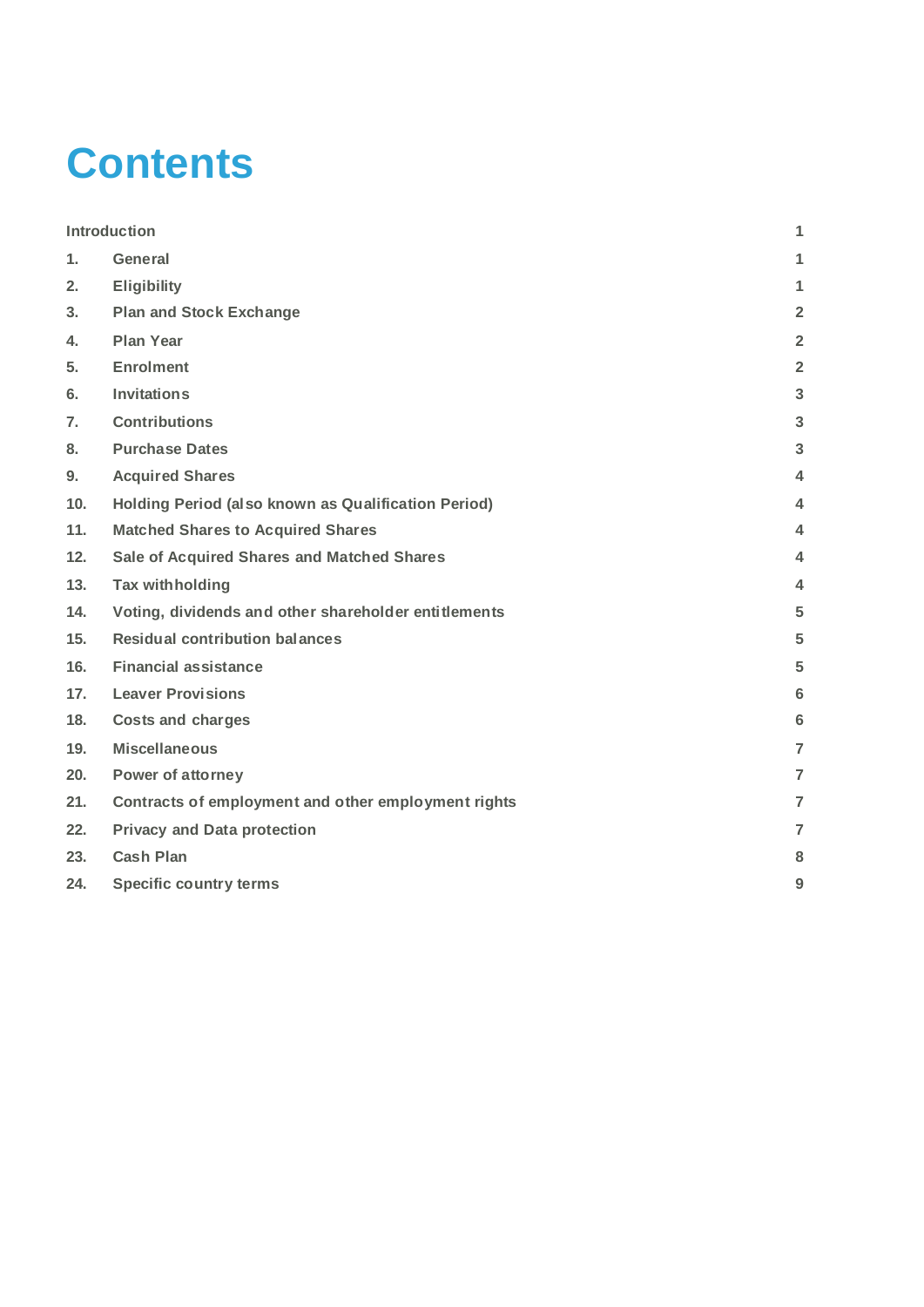# **Shareplus 2021 Terms and Conditions**

#### <span id="page-2-0"></span>**Introduction**

**These terms and conditions set out the relevant information relating to the operation of Shareplus for 2021 (Shareplus 2021) and summarise the Plan Rules of the relevant BHP Billiton Group Global Employee Share Plan (the Plan), which governs Shareplus. The Invitation Document, together with these terms and conditions and the Plan Rules, comprise the entire contractual terms and conditions governing the allocation of shares being made to participants that enrol in Shareplus, including participants who are automatically re-enrolled in Shareplus from the prior Plan Year.**

The purpose of the Plan is to offer participants of BHP Group Companies, BHP Group Limited, BHP Group Plc, and any other entity determined by the Executive Leadership Team (**ELT**) (**Group Company**), the opportunity to acquire ordinary shares in BHP (**Acquired Shares**), by contributing an amount of post-tax salary (**Contributions**) which will be used to purchase these shares.

It is intended that participants who hold their Acquired Shares for a specified period (**Holding Period**) and who remain employed by BHP at the end of the Holding Period, will be entitled to receive one additional share for each share held (**Matched Shares**) at no additional cost to them.

**By enrolling in Shareplus 2021 or being automatically re-enrolled in Shareplus 2021 (i.e. not ceasing contributions to, or participation in, the Plan), you acknowledge that you consent to the terms and conditions set out in this document (including granting a power of attorney under clause 20).**

**Any advice included in the offer documents provided to participants in relation to their potential participation in Shareplus is general advice only and does not take into account participants' objectives, financial situation and needs. Participants should consider obtaining their own independent financial and tax advice from a person appropriate licensed to provide that advice.** 

## <span id="page-2-1"></span>**1. General**

- a. A copy of the BHP Billiton Group Global Employee Share Plan Rules (**Plan Rules**) is available on the Shareplus website, **[www.BHPShareplus.com](http://www.bhpshareplus.com/)**, in the Documentation tab, from the Plan Administrator at **[BHPBShareplus@solium.com](mailto:BHPBshareplans@computershare.com.au)** or from HR. Terms that are not otherwise defined in either the Plan Rules or these terms and conditions are set out in the Definitions section at the end of this document. In the event of any inconsistency between these terms and conditions and the Plan Rules, the Plan Rules prevail.
- b. The Plan Administrator means Solium Capital (Australia) Pty Ltd. The Plan Administrator may be required to give you a Financial Services Guide (**FSG**) setting out the particulars relevant to any financial services it provides in relation to Shareplus. If you participate in Shareplus, you are deemed to appoint BHP as your agent to receive the FSG (and any updates). The FSG is available on the Shareplus website in the Documentation tab.

# <span id="page-2-2"></span>**2. Eligibility**

- a. All full time and part time participants of any Group Company, including participants of any Group Company on fixed term contracts, as at 1 March 2021 (or 1 September 2021, for October enrolments) are eligible to participate in the Plan (**Eligible Participants**).
- b. A participant's eligibility to continue to participate in the Plan ends immediately upon the participant ceasing to be employed by a BHP Group Company.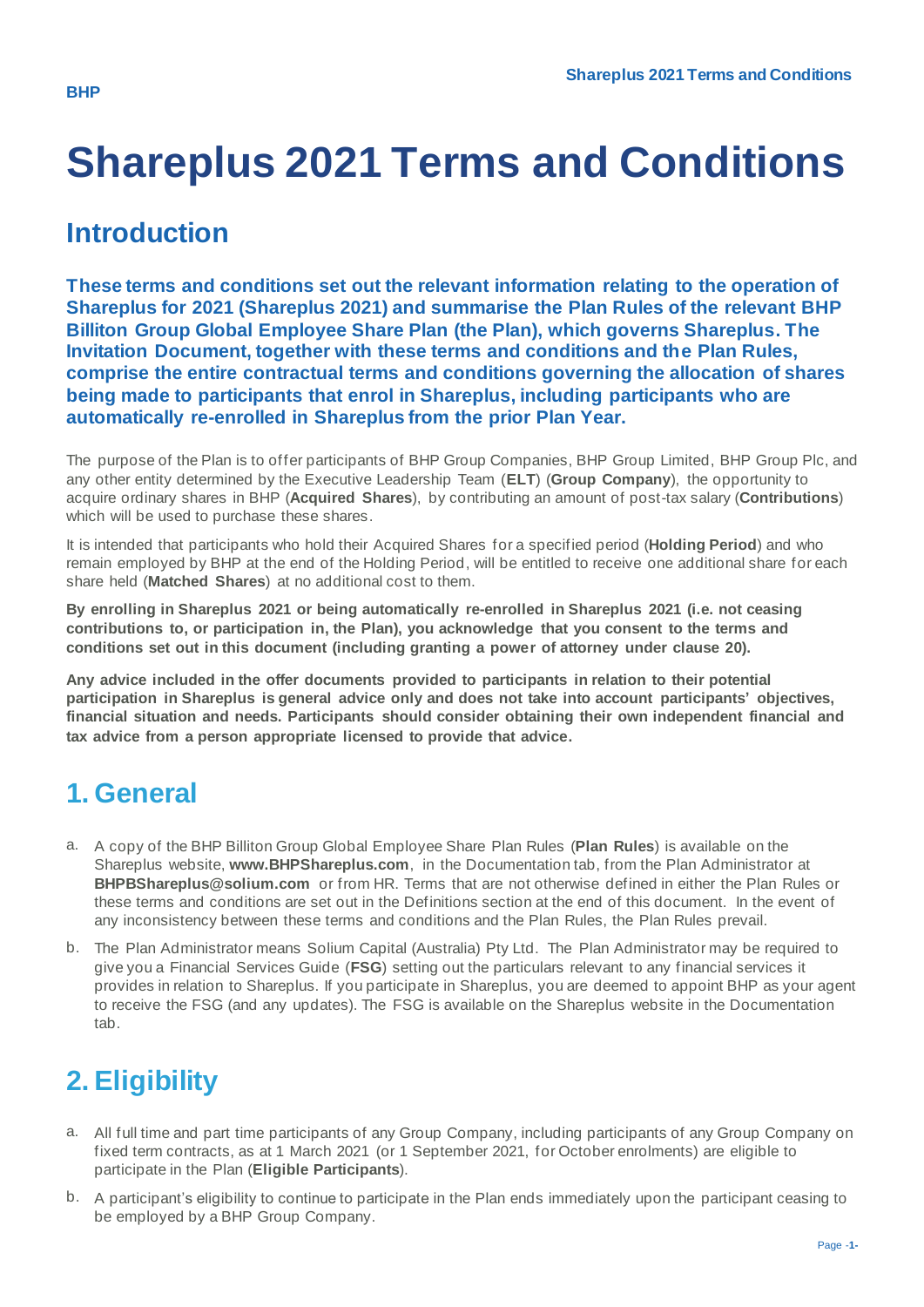# <span id="page-3-0"></span>**3. Plan and Stock Exchange**

- a. The securities that are purchased under the Plan are fully paid ordinary shares in the capital of BHP. The issuer of the securities will depend on a participant's employing company; either BHP Group Limited or BHP Group Plc.
- b. BHP Group Limited and BHP Group Plc each operate separate Global Participant Share Plans and the Plan in which a participant will participate will depend on both their employing company, as follows:

| <b>Group Company</b>                                 | <b>Plan</b> |
|------------------------------------------------------|-------------|
| BHP Group Limited or one of its subsidiary companies | Limited     |
| BHP Group PIc or one of its subsidiary companies     | <b>PIc</b>  |

Similarly, the Stock Exchange on which a participant's Acquired Shares and Matched Shares are purchased will depend on a participant's plan and location, as follows:

| <b>Plan/Location</b>                                               | <b>Stock Exchange</b>                |  |
|--------------------------------------------------------------------|--------------------------------------|--|
| Limited – not located in the USA, Mexico or Trinidad and<br>Tobago | Australian Securities Exchange (ASX) |  |
| Limited – located in the USA, Mexico or Trinidad and Tobago        | New York Stock Exchange (NYSE)       |  |
| <b>PIC</b>                                                         | London Stock Exchange (LSE)          |  |

c. It is important that Acquired Shares and Matched Shares are purchased on the correct Stock Exchange for each participant. It will be the responsibility of each participant to ensure they understand what their employing company is and confirm their employing company with the Plan Adminis trator so that the Plan Administrator purchases shares on the correct Stock Exchange. BHP or the Plan Administrator will not be responsible, or provide compensation or be able to undo or transfer any shares that may have been purchased on the wrong Exchange. If participants are unsure of their employing company, they should seek advice from their HR Business Partner or HR Manager.

## <span id="page-3-1"></span>**4. Plan Year**

Shareplus 2021 will commence on 1 June 2021 and will cease on 31 May 2022. The final quarterly purchase of Acquired Shares will be at the end in June 2022.

# <span id="page-3-2"></span>**5. Enrolment**

There will be one enrolment period during the plan year. BHP may choose to provide additional enrolment opportunities throughout the plan year. This will be at their discretion and is not guaranteed in any way.

- c. For eligible participants who are not automatically re-enrolled in Shareplus 2021, the Enrolment Period opens on 1 April 2021, and will close at midnight on 30 April 2021 in each location. Eligible Participants invited to participate but who fail to enrol by the applicable closing date will be precluded from participating, and will not be able to join until the next applicable Enrolment Period (subject to remaining eligible to join the Plan).
- d. Participants who were enrolled in Shareplus 2021 will be automatically re-enrolled in Shareplus 2022, and will continue to be automatically re-enrolled for any subsequent Plan Years in which Shareplus operates, unless they otherwise notify the Plan Administrator of their intention to cease contributions to, or participation in, the Plan.
- e. As part of the enrolment process, participants are required to nominate an annual Contribution amount they wish to make for each Plan Year.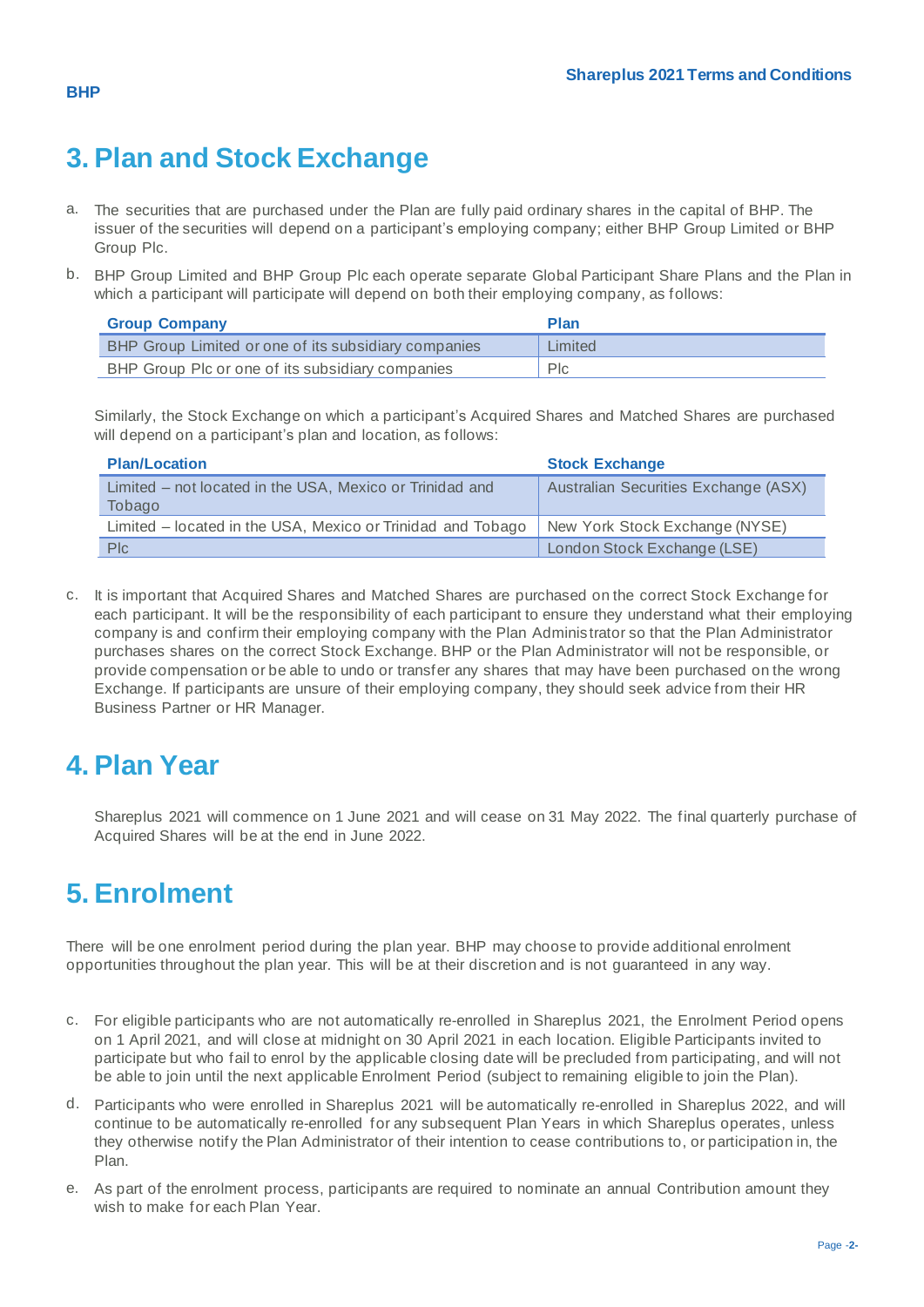## <span id="page-4-0"></span>**6. Invitations**

- a. Invitations for the Enrolment Period will be sent to all eligible participants with an email address recorded with the Plan Administrator.
- b. Eligible participants who do not have an email address recorded with the Plan Administrator can enrol online or via phone with the Plan Administrator during the Enrolment Period. These Eligible Participants will receive further information on how to enrol from their local HR.
- f. Participation in the Plan is on a voluntary basis. Eligible Participants who would be automatically re-enrolled in Shareplus 2021 (based on their participation in Shareplus 2020) must decide whether they wish to continue their contributions into the Plan. Participants who enrol in Shareplus 2021 must decide whether they wish to make any contributions into the Plan and the amount they wish to contribute.
- g. Details about how Eligible Participants can enrol and re-enrol in Shareplus 2021 is provided in the Invitation email sent from the Plan Administrator or can be obtained via the Shareplus website or directly over the phone from the Plan Administrator for those Eligible Participants without email addresses/internet access.

## <span id="page-4-1"></span>**7. Contributions**

- a. Eligible Participants can nominate to contribute between the minimum annual contribution amount of USD 200 and the maximum annual contribution amount of USD 5,000, or equivalent value in the participant's base salary currency.
- b. The equivalent contribution values for the Plan Year in each payroll currency will be calculated using the closing exchange rate on the first business day of February 2021.
- c. Eligible Participants who are automatically re-enrolled in Shareplus will continue to contribute the same amount of after-tax salary as what they contributed in the prior year, unless they otherwise notify the Plan Administrator of a different contribution amount during the Enrolment Period, and/or unless the contribution amount has to be adjusted down due to a change in the exchange rate.
- d. An Eligible Participant's nominated contribution amount will be deducted from their after-tax salary at each relevant pay period, and will be paid via payroll to the Plan Administrator. By participating in the Plan, participants agree to the salary deductions. Alternative arrangements will be made in those jurisdictions which prohibit payroll deductions.
- e. Contribution deductions from after-tax salary for Shareplus 2021 will commence in the June 2021 pay period and will be in the participant's base salary currency. Prior to the purchase of Acquired Shares, the Plan Administrator will convert Contributions, where required, into one of three Plan currencies: GBP, USD or AUD (depending on the relevant Stock Exchange the shares are being purchased on).
- f. Contributions will be held and used by the Plan Administrator to purchase Acquired Shares (ordinary BHP shares). Subject to requirements under any applicable legislation (e.g. ASIC Class Order), participants have no entitlement to any interest or benefit earned on the contributions. Interest or other benefits accrued on contributions may be used for the purposes of paying expenses related to the operation of the Plan.
- g. BHP or the Plan Administrator will not be responsible or provide compensation in respect of any Contributions that are missed or Acquired Shares not purchased in the event of a participant relocating and moving payrolls.

#### <span id="page-4-2"></span>**8. Purchase Dates**

The Plan Administrator will use the accrued contributions to purchase Acquired Shares on four Purchase Dates during the Plan Year: September, December, March and June. Each purchase will use the preceding three months' of Contributions.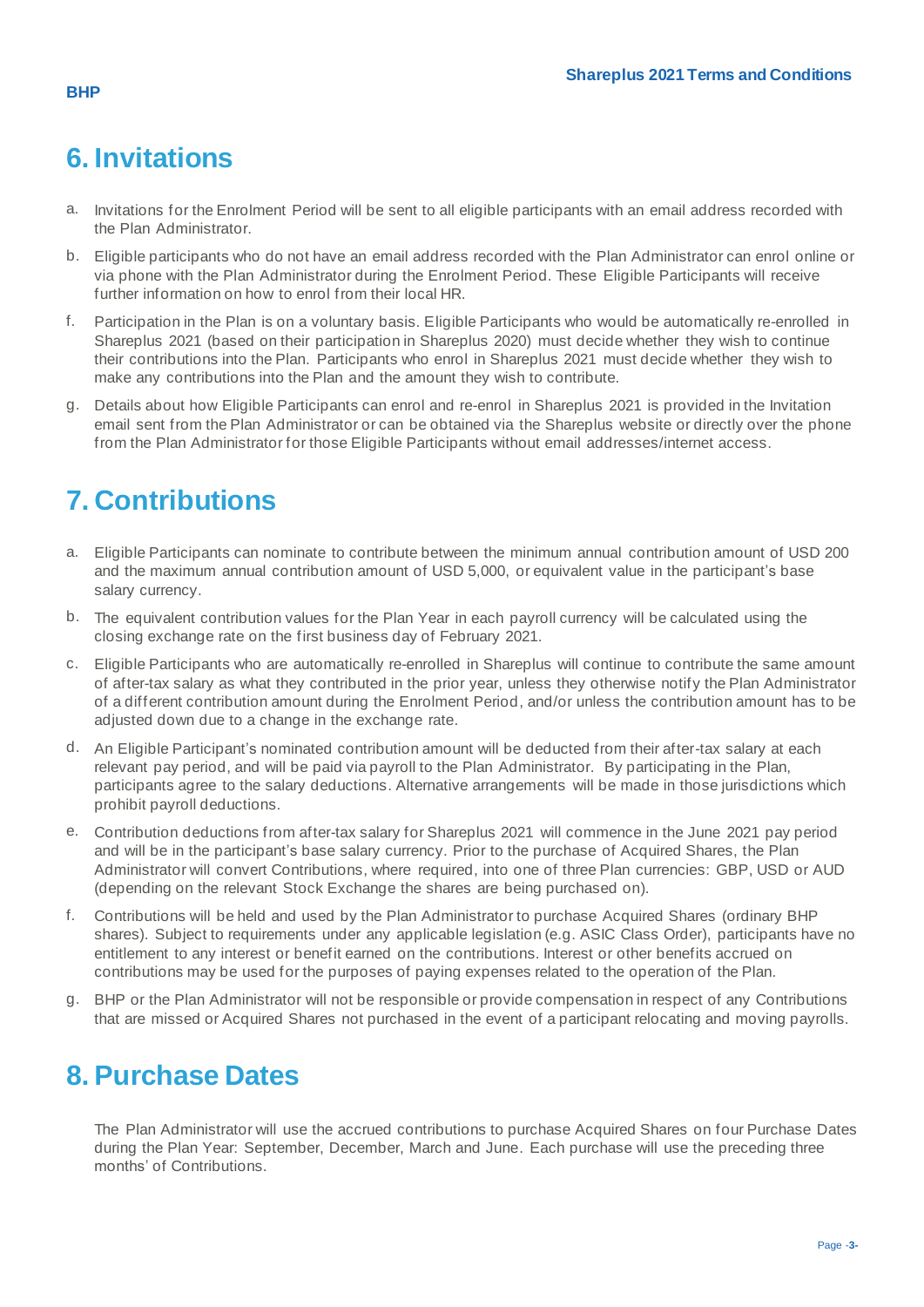## <span id="page-5-0"></span>**9. Acquired Shares**

- a. Acquired Shares will be purchased at the prevailing market price of BHP's ordinary shares at the time of purchase on each relevant Stock Exchange (ASX, LSE or NYSE).
- b. The number of Acquired Shares that will be purchased will be determined on the relevant Purchase Dates. Only a whole number of ordinary shares will be purchased. Any balance of contributions will be dealt with in accordance with clause 15 below.
- c. Any Acquired Shares purchased will be held by the Plan Administrator in the name of each participant.
- d. Participants will receive confirmation from the Plan Administrator that Acquired Shares have been purchased following each Purchase Date.

## <span id="page-5-1"></span>**10. Holding Period (also known as Qualification Period)**

The Holding Period will commence on 1 April 2021 and will end on the first practicable date after 8 April 2024. The duration of the Holding Period may be reduced for Leavers (clause 18).

## <span id="page-5-2"></span>**11. Matched Shares to Acquired Shares**

- a. At the end of the Holding Period, participants must remain employed by a BHP Group Company and continue to hold all or some of their Acquired Shares with the Plan Administrator (these are known as the Matching Conditions).
- b. For every Acquired Share held, participants will be entitled to receive one Matched Share, subject to the Matching Conditions being met.
- c. Matched Shares will be allocated as soon as practicable after the end of the Holding Period. Participants will be notified by the Plan Administrator when the allocation of Matched Shares has been completed and will be able to view the balance of their Acquired Shares and Matched Shares on the Plan Administrator's website.

Following the allocation of Matched Shares, participants can choose to hold on to, sell via the Plan Administrator or transfer their shares to a registered stockbroker (if this facility is offered by the Plan Administrator) or to the relevant share registry as an issuer sponsored shareholding (or similar arrangement depending on the Stock Exchange).

## <span id="page-5-3"></span>**12. Sale of Acquired Shares and Matched Shares**

- a. Participants are free to sell their Acquired Shares during the Holding Period subject to compliance with *Our Requirements for Securities Dealing* standard. If a participant sells all or a proportion of their Acquired Shares before the end of the Holding Period they will lose their entitlement to receive Matched Shares in relation to the Acquired Shares they have sold.
- b. Participants will be free to sell any Matched Shares once they have been allocated, subject to compliance with *Our Requirements for Securities Dealing* standard.

## <span id="page-5-4"></span>**13. Tax withholding**

a. If any Group Company or other person (i.e. the Plan Administrator) is obliged, or reasonably believes they have an obligation, as a result of or in connection with the purchase of any Acquired Shares; the allocation of any Matched Shares; or the payment of an amount equivalent to an Acquired Share or Matched Share, to account for income tax or employment taxes under any wage, withholding or other arrangements or for any other tax,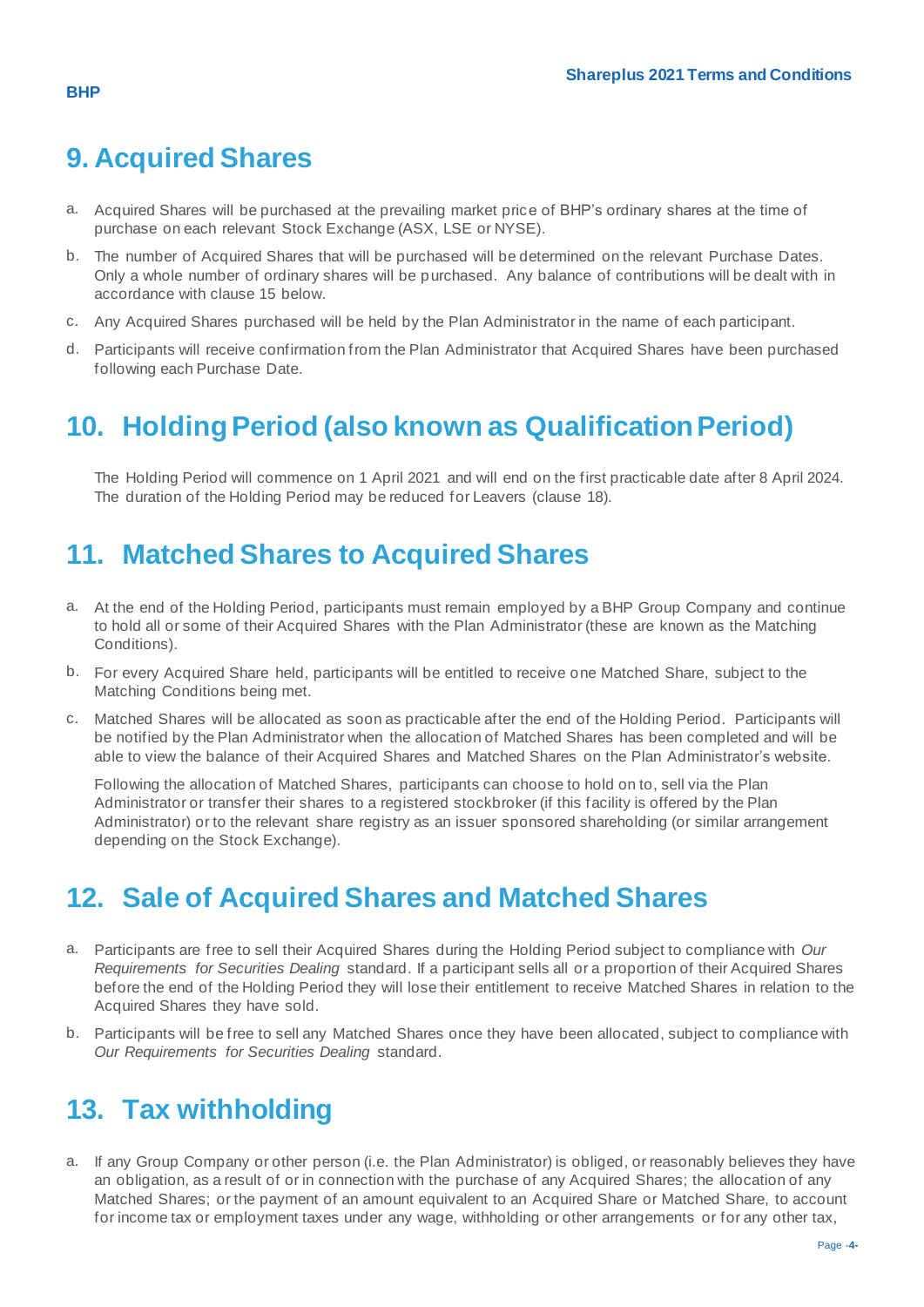social security contributions or levy or charge of a similar nature, then that Group Company or person is entitled to be paid or reimbursed (at the election of the Group Company or other person) by the participant for the amounts so paid or payable.

- b. Where this applies, the Group Company or the Plan Administrator is not obliged to pay the relevant amount or issue, transfer or allocate the relevant Shares to the participant unless the Group Company or other person is satisfied that arrangements have been made for payment or reimbursement (as decided by the Group Company or other person). To the extent permitted by law, at the discretion of the Group Company the payment or reimbursement of these tax amounts may be funded through the sale of Acquired Shares or Matched Shares pursuant to the power of attorney in clause 20.
- c. Tax implications of Acquiring shares or receiving Matched shares will vary depending on the country and participant's personal circumstances. Summary tax information for each country is available from the Plan Administrator. It is recommended that participants consult with their personal financial and tax advisor to understand individual tax implications of participating in the plan.

## <span id="page-6-0"></span>**14. Voting, dividends and other shareholder entitlements**

- a. Acquired Shares will hold voting rights which may be exercised by participants from the relevant date of acquisition (i.e. the date on which the shares are acquired on behalf of participants are allocated to participants). Participants will also be entitled to receive dividends and participate in capital reorganisations and bonus issues in respect of the record date after the relevant Purchase Date.
- b. For Matched Shares, participants will only become entitled to vote, receive dividends and participate in capital reorganisations and bonus issues in respect of the record date after the Allocation Date.

#### <span id="page-6-1"></span>**15. Residual contribution balances**

- a. Residual contribution balances may consist of refund amounts (contribution amounts not yet converted into the Plan currency and/or not yet used to purchase Acquired Shares) and residual amounts (the balance of contributions after a purchase of Acquired Shares, in the Plan currency).
- b. Any residual contribution balances that remain:
	- i. at the end of the Plan Year will be carried forward to the next Plan Year;
	- ii. after the last purchase in respect of participants who leave during the Plan Year, or cease contributions to the Plan during the Plan Year, will be paid to the participant as soon as practicable after the Plan Administrator has been advised of the leaving event or the cessation of contributions to the Plan; and
	- iii. in respect of participants who decide not to enrol in the next Plan Year will be paid to the participant as soon as practicable after the end of the Plan Year.
- c. These balances are paid into the participant's bank account either directly from the Plan Administrator or by the Plan Administrator transferring the balance to the relevant payroll for payment as soon as practicable.

## <span id="page-6-2"></span>**16. Financial assistance**

- a. BHP will not provide any financial assistance, or pay or loan any funds to participants to purchase the Acquired Shares.
- b. It is important to understand that share prices can go down as well as up and exchange rates can vary. Participants should consider carefully whether to participate in Shareplus and BHP cannot advise participants whether or not to participate in the Plan.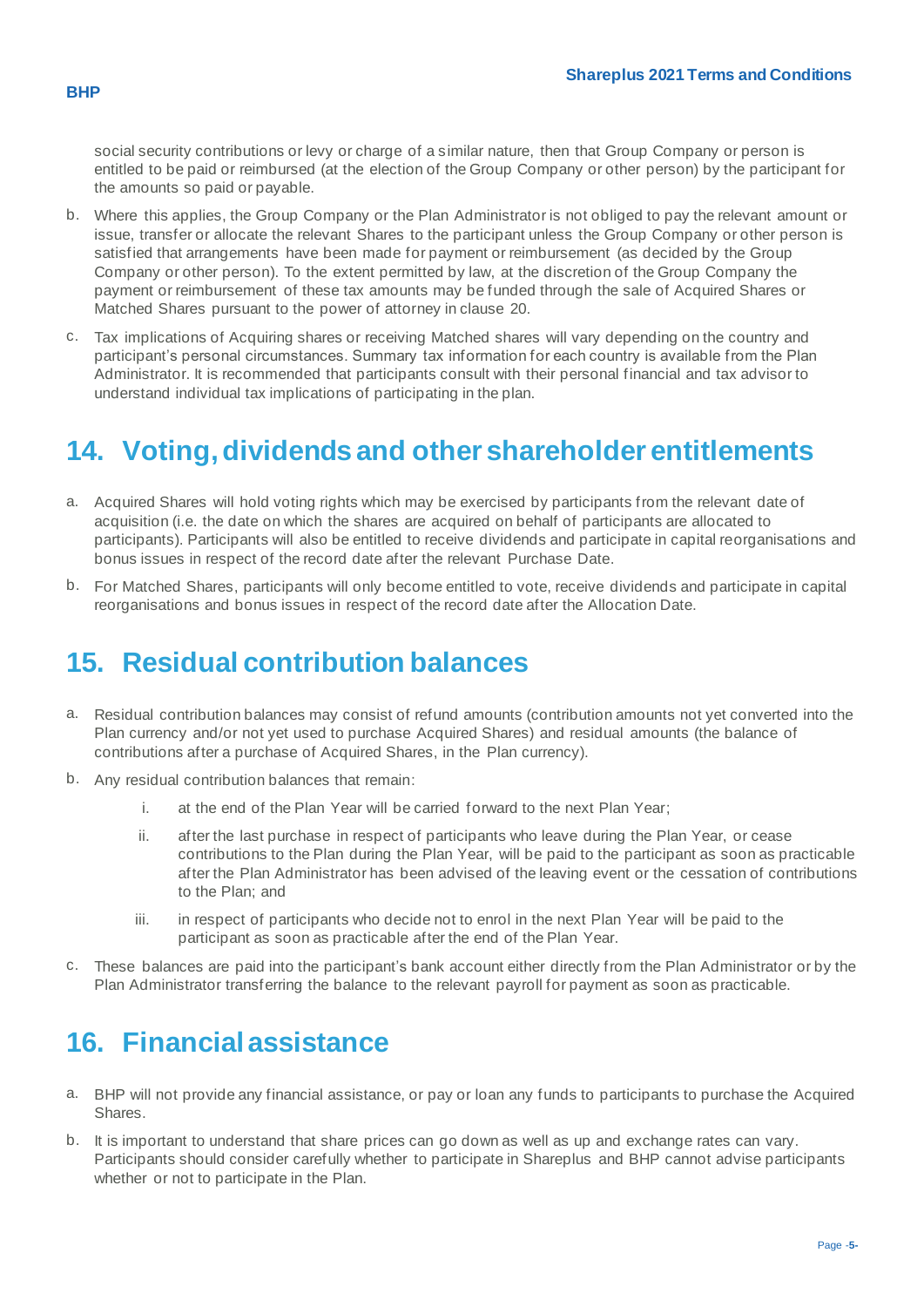# <span id="page-7-0"></span>**17. Leaver Provisions**

- a. Participants who cease to be employed by a BHP Group Company during the Holding Period will no longer be eligible to participate in the Plan.
- b. A participant's eligibility to receive Matched Shares will depend on their reason for leaving, as follows:

| <b>Reason</b>                                                                    | <b>Treatment of Matched Shares</b>                              |
|----------------------------------------------------------------------------------|-----------------------------------------------------------------|
| Resignation / Termination / Dismissal for cause or Without<br>Cause <sup>*</sup> | No entitlement to any Matched Shares                            |
| Natural end of fixed term contract within the Holding Period                     |                                                                 |
| Death** / Disability / Serious injury / Illness                                  | Entitlement to 100% of Matched Shares                           |
| Redundancy / Retrenchment / Retirement***                                        |                                                                 |
| Business sale                                                                    |                                                                 |
| Ending employment for any other reason                                           | The treatment of Matched Shares is at the<br>discretion of BHP. |

\* 'Without Cause' is defined by legislation in Canada and only applicable to employees employed in Canada.

\*\* Special conditions apply to a participant's Acquired Shares and conditional rights to Matched Shares in the event of their death.

- c. Subject to clause 18(b), where a participant ceases employment during the Holding Period and is eligible to receive Matched Shares, any applicable Matched Shares will be allocated as soon as practicable after the participant leaves BHP. The Matched Shares and the Acquired Shares will remain in the participant's Shareplus account for a period of up to six months (or any other period as determined by BHP) after date of cessation. During that period the participant can sell their Shares or arrange for them to be transferred to a registered stockbroker (if this facility is offered by the Plan Administrator) or to the relevant share registry as an issuer sponsored shareholding (or similar arrangement depending on the Stock Exchange) in their own name. If the participant takes no action during the six month period (or any other period as determined by BHP), the Shares will be automatically moved to the relevant share registry in their name. The Company will sell sufficient Matched Shares to cover any mandatory taxes/social security charges triggered by the allocation of the Matched Shares, as outlined in clause 13.
- d. If a participant dies during the Holding Period, the Company will allocate any applicable Matched Shares as soon as practicable and the Company may choose to make a cash payment into the participant's payroll bank account in lieu of any Acquired Shares or Matched Shares received in relation to Shareplus. If the Company chooses to make a cash payment, the Company may sell both the Acquired Shares and Matched Shares to assist with the funding of the cash payment. The value of the cash payment will be the value of the participant's Acquired Shares, Matched Shares and conditional rights to receive Matched Shares (that the participant becomes entitled to on cessation of their employment) using the price of BHP shares on the date of death or price achieved from the sale of the underlying Acquired Shares and Matched Shares, whichever is greater, less any taxes required to be withheld on sale or through payroll.
- e. The participant grants the power of attorney in clause 20 to give effect to this clause 17.
- f. Further on cessation of employment, any residual contribution balances will be dealt with in accordance with clause 15.

#### <span id="page-7-1"></span>**18. Costs and charges**

All costs and charges associated with the administration of the plan will be borne by BHP, with the exception of Income Tax and Capital Gains Tax and costs associated with sale of shares which are the participant's responsibility.

<sup>\*\*\*</sup> Includes fixed term contracts ended early by BHP.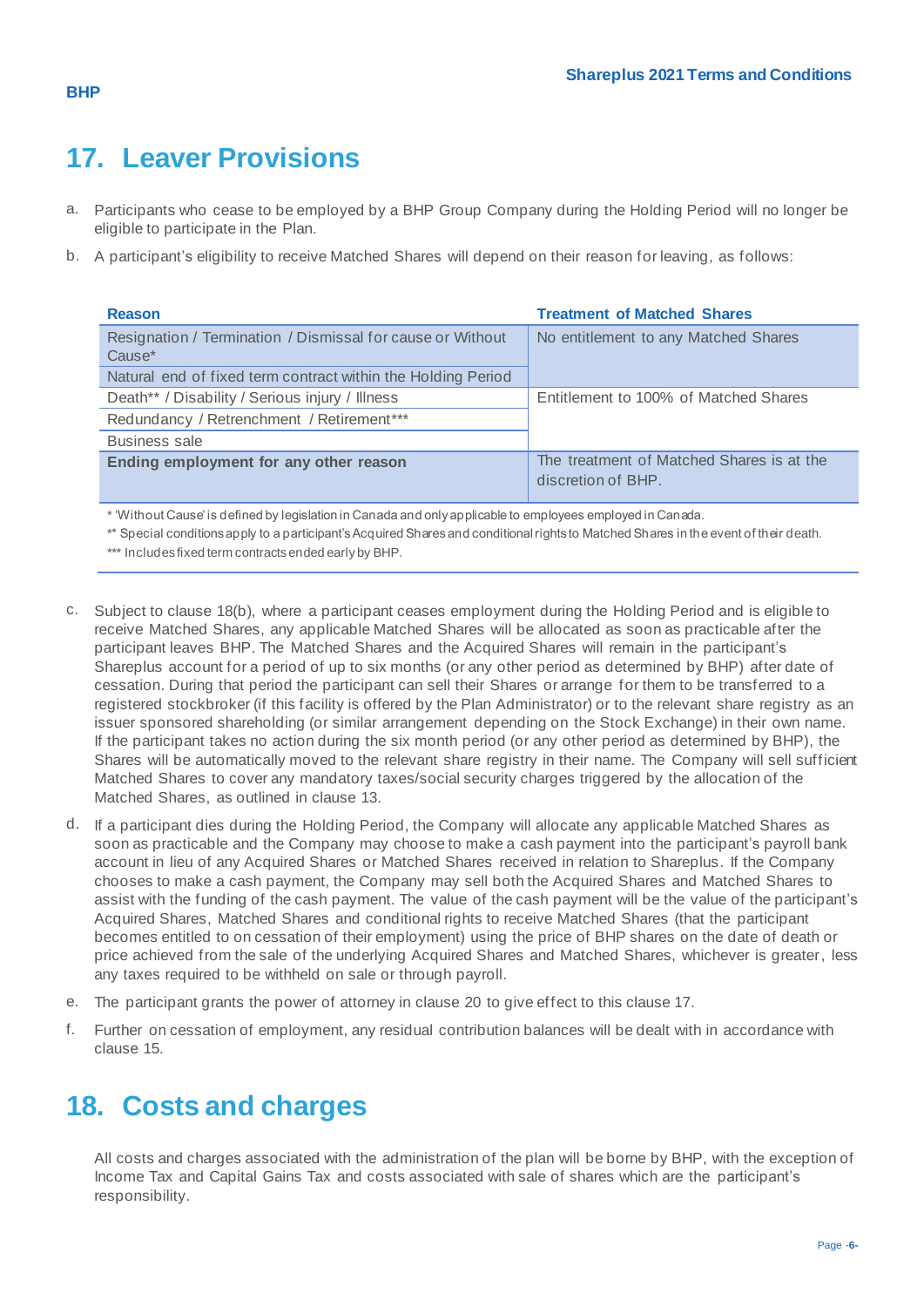#### <span id="page-8-0"></span>**19. Miscellaneous**

- a. If there is any dispute as to the interpretation of the Plan, the decision of the BHP Board is final and shall be binding on all persons. The Board has absolute and unfettered discretion to act or refrain from acting under the Plan Rules or concerning the Plan or any Shares allocated under the Plan; and in exercising any power or discretion concerning the Plan or any shares allocated under the Plan.
- b. The market share price for BHP shares is available at any time on the internet at [www.BHP.com.](http://www.bhp.com/) Alternatively, participants may request details of the market share price from the Plan Administrator and that information will be provided to a participant within a reasonable time.

#### <span id="page-8-1"></span>**20. Power of attorney**

- a. By enrolling in the Plan, each participant irrevocably appoints the members of the BHP Remuneration Committee (and their delegates and nominees from time to time) to be the participant's attorney for the purposes of the Plan and authorises the attorney(s) to:
	- i. sell, transfer, dispose of, or otherwise deal with any Acquired Shares or Matched Shares held by the participant, to give effect to the provisions of the Plan;
	- ii. prepare, amend, settle and execute any documents (including share transfers) on the participant's behalf to give effect to the provisions of the Plan and the terms and conditions attaching to the participant's Acquired Shares and Matched Shares;
	- iii. do any other thing that the attorney believes is necessary or expedient to give effect to the provisions of the Plan and the terms and conditions attaching to the participant's Acquired Shares and Matched Shares; and
	- iv. appoint an agent to do any of the things referred to above.
- b. By enrolling in the Plan, the participant acknowledges that the power of attorney is given for valuable consideration.

#### <span id="page-8-2"></span>**21. Contracts of employment and other employment rights**

- a. Neither the establishment of the Plan, nor the granting of the right to purchase shares under the Plan, nor the payment of any benefits shall be held or construed to confer upon any participant any legal right to continue to be eligible to participate in this Plan or of continued employment regardless of the length of time they have been granted benefits under the Plan.
- b. The rights and obligations of a participant under the terms of his or her office, employment or contract with a Group Company are not affected by his or her participation in the Plan. The Plan Rules do not form part of, and will not be incorporated into, any contract of a participant.

## <span id="page-8-3"></span>**22. Privacy and Data protection**

- a. BHP (and the persons or entities it engages in connection with the fulfilment of its obligations under this Plan) will use its best endeavours to handle all personal data in a confidential manner and will take all reasonable steps to make such handling secure and safe. In some cases it will be necessary for BHP to engage third parties in connection with the fulfilment of its obligations under this Plan.
- b. By participating in the Plan participants understand that:
	- i. BHP is satisfied that such third parties are under an obligation to apply the same technical and organisational security measures to the data processing function as BHP would use. Accordingly,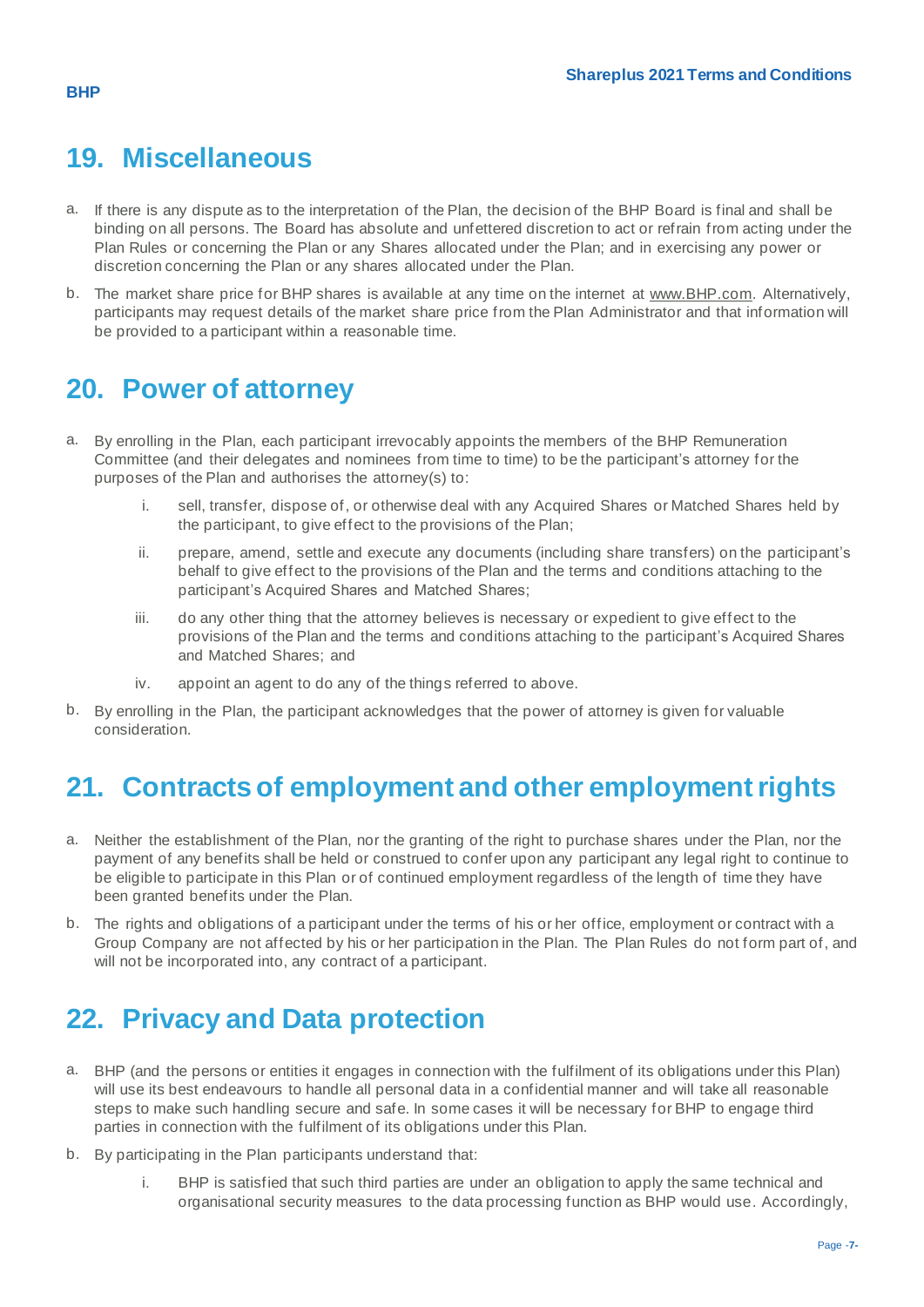participants' personal data will be obtained and processed only for the purposes set out in this Plan and will not be processed further in any manner incompatible with those purposes.

- ii. If they wish to raise an issue relating to their personal data or data protection, they are to take the matter up first with BHP.
- iii. The rights that they have under this Plan do not affect any rights that they may have under national legislation or any other rules or regulations.
- c. For the purposes of this Plan, participants consent to the processing of personal data relating to them by BHP, by the Plan Administrator and such other persons or entities engaged by said parties. To assist the Plan Administrator in carrying out its services and obligations under the Plan, this consent includes BHP providing the Plan Administrator with any participant information it holds for payroll purposes, such as participant contact information (email and telephone), bank account details and identification numbers with tax authorities.

#### <span id="page-9-0"></span>**23. Cash Plan**

- In countries where it is not possible or practical for participants to acquire or receive shares under Shareplus, a cash plan will be operated (called "Cashplus"). All participants who are located in the relevant country and who enrol in Shareplus will participate in the cash plan.
- b. Any Contributions paid over to the Plan Administrator will be held until a cash payment is required to be made.
- c. Instead of purchasing shares, the Plan Administrator will calculate how many shares could have been purchased and award the participant the equivalent number of Acquired Units.
- d. Acquired Units may be cashed in during the Holding Period. However, if all or a proportion of the Acquired Units are cashed in, the participant will lose the right to receive the Matched Units. The ratio will be one Matched Unit for every Acquired Unit, subject to the Matching Conditions.
- e. At the end of the Holding Period, the Plan Administrator will calculate the equivalent amount of Acquired Units and Matched Units and make a payment to the participant in local currency via local payroll.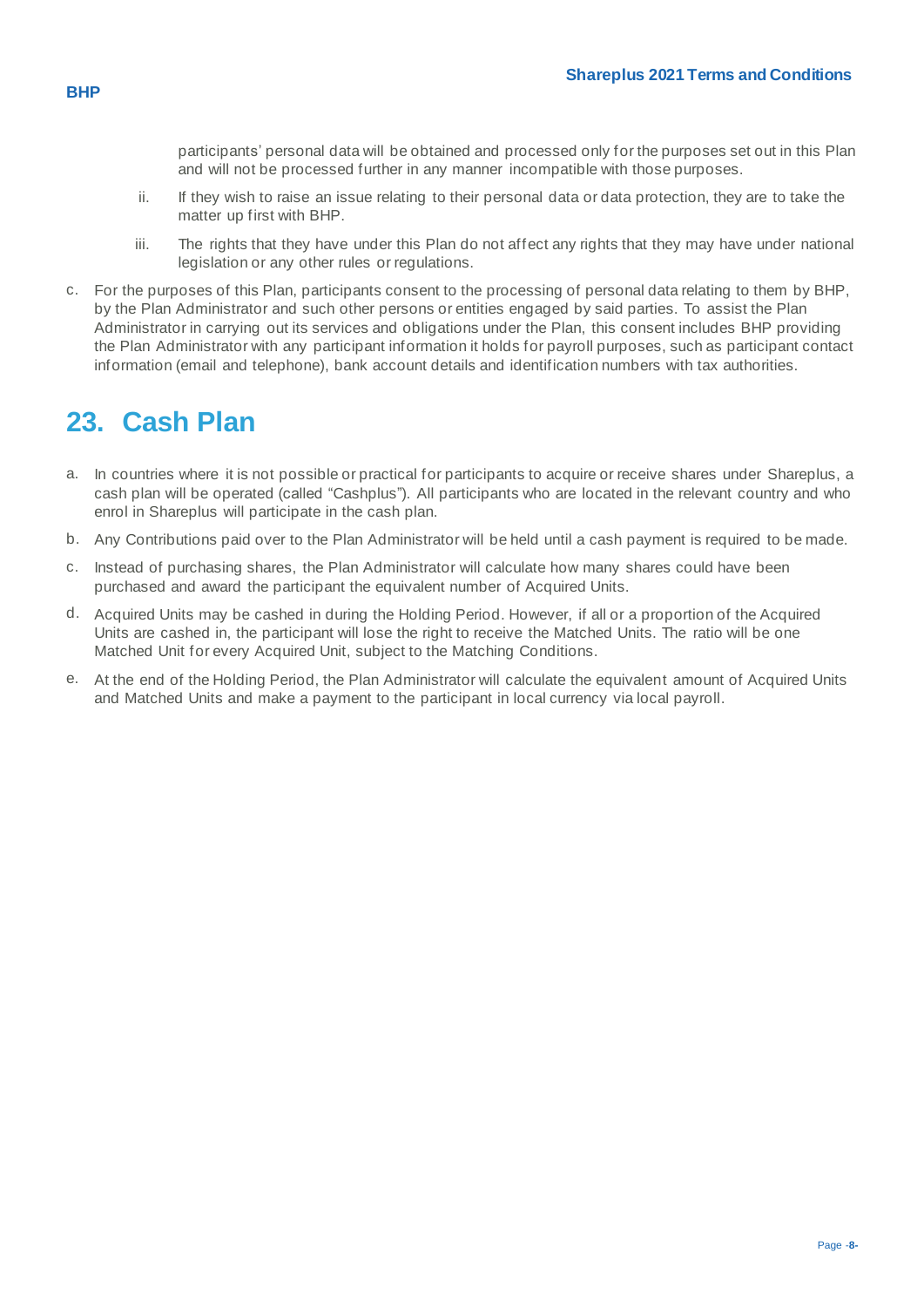## <span id="page-10-0"></span>**24. Specific country terms**

Some countries have specific additional requirements in respect of participant share plans. Where relevant, participants who are located in the following countries must adhere to these additional requirements, and by participating they agree not to breach the requirements.

| <b>Country</b>     | <b>Requirement</b>                                                                                                                                                                                                                                                                                                                                                                                                                                                                                                                                                                                                                                                                                                                                                                                                                                        |
|--------------------|-----------------------------------------------------------------------------------------------------------------------------------------------------------------------------------------------------------------------------------------------------------------------------------------------------------------------------------------------------------------------------------------------------------------------------------------------------------------------------------------------------------------------------------------------------------------------------------------------------------------------------------------------------------------------------------------------------------------------------------------------------------------------------------------------------------------------------------------------------------|
| <b>Chile</b>       | Contributions must not exceed 15% of a participant's monthly salary.                                                                                                                                                                                                                                                                                                                                                                                                                                                                                                                                                                                                                                                                                                                                                                                      |
| China              | All sale proceeds (whether related to withholding tax obligations or otherwise), dividend income<br>and refund monies will be paid to the China SAFE bank account and disbursed to employees as<br>per the China SAFE regulations. On leaving BHP approximately six months after your leaving<br>date your shares will be sold via the Share Registry. You are not able to transfer your shares to<br>broker or any other registry during this time. Sale proceeds and any other outstanding monies<br>will be remitted through to the China SAFE bank account for payment to the employee. Note<br>that purchases and proceeds (sale or dividend) may be delayed as yearly China SAFE<br>approvals are sought.                                                                                                                                           |
| <b>Malaysia</b>    | For participants who earn a monthly salary less than MYR 2000, contributions must not exceed<br>50% of their monthly salary.                                                                                                                                                                                                                                                                                                                                                                                                                                                                                                                                                                                                                                                                                                                              |
| <b>Philippines</b> | A taxing point will arise in the Philippines when the Matched Shares vest to a participant. The<br>applicable tax regime, income tax or Fringe Benefits Tax (FBT) will depend on the classification<br>of the participant.<br>If the participant is a supervisory / managerial employee, the Matched Shares will be subject to<br>FBT – a tax due by BHP as an employer. No individual income tax would apply to the participant<br>at the vesting. A supervisory / managerial employee is generally someone with vested powers to<br>execute management policies or recommend managerial actions (e.g. they can hire, transf er,<br>suspend, lay-off, recall, discharge or discipline employees).<br>If the participant is a rank and file employee, the participant will be subject to individual income<br>tax upon the vesting of the Matched Shares. |
| <b>Singapore</b>   | Singapore employees covered under the Singapore Employment Act (CAP 91) that voluntarily<br>enrol in the Shareplus plan, must explicitly acknowledge their understanding and consent to<br>allow BHP to process after-tax salary deductions from their pay.<br>Employees are entitled to withdraw this consent without penalty, by selecting "Cease<br>Contributions" in Shareworks. This must be completed online. This will cause deductions and<br>therefore participation in Shareplus to cease, per the standard process.<br>The total salary deductions in a month shall not exceed 50% of your salary as specified in<br>Section 32 of the Employment Act.                                                                                                                                                                                         |